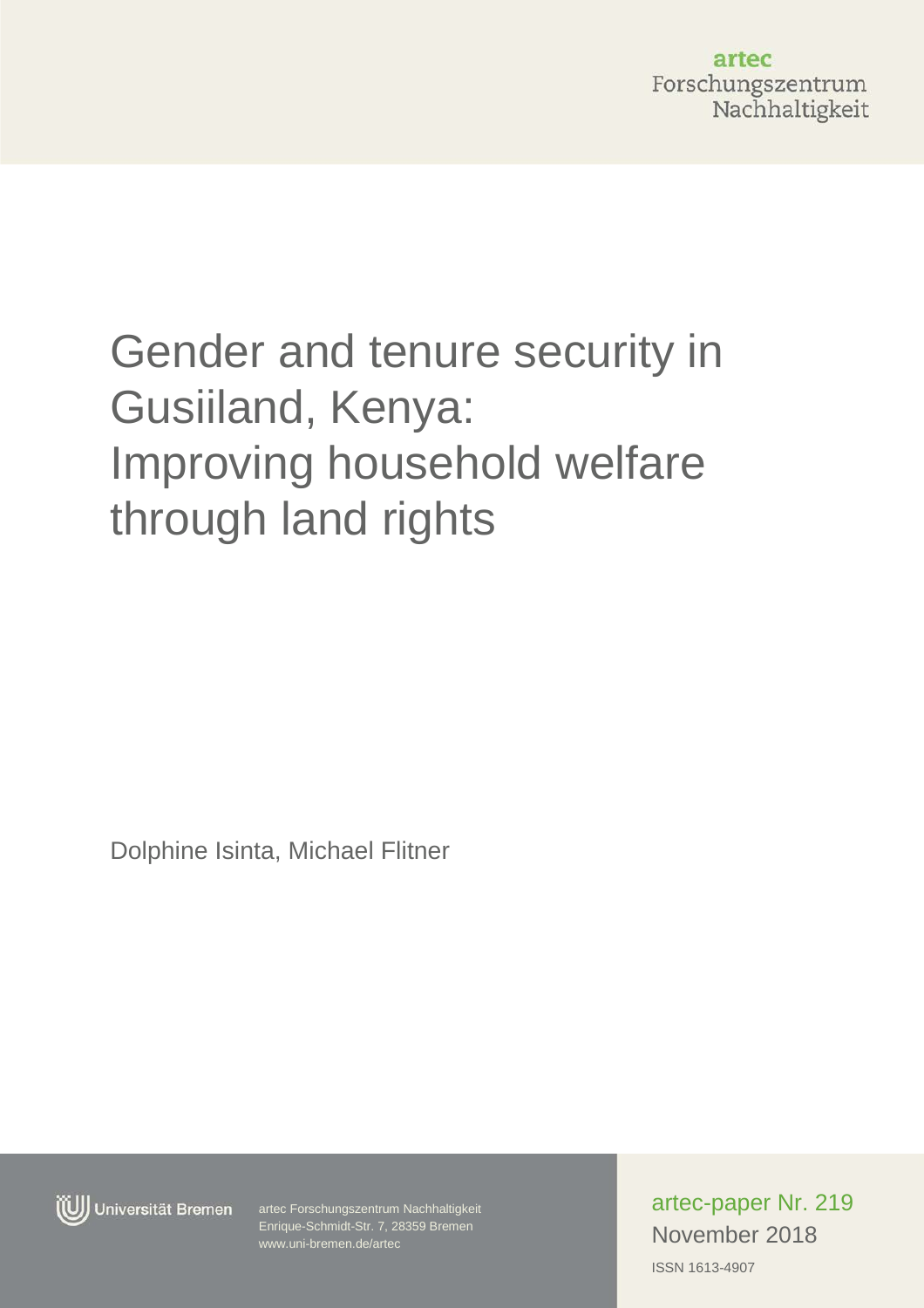Das artec Forschungszentrum Nachhaltigkeit ist ein interdisziplinäres Zentrum der Universität Bremen zur wissenschaftlichen Erforschung von Fragen der Nachhaltigkeit. Das Forschungszentrum Nachhaltigkeit gibt in seiner Schriftenreihe "artec-paper" in loser Folge Aufsätze und Vorträge von MitarbeiterInnen sowie ausgewählte Arbeitspapiere und Berichte von Forschungsprojekten heraus.

## **Impressum**

#### **Herausgeber:**

Universität Bremen artec Forschungszentrum Nachhaltigkeit Postfach 33 04 40 28334 Bremen Tel.: 0421 218 61801 Fax: 0421 218 98 61801 URL: [www.uni-bremen.de/](http://www.uni-bremen.de/)artec

#### **Kontakt:**

Katja Hessenkämper E-Mail: hessenkaemper@uni-bremen.de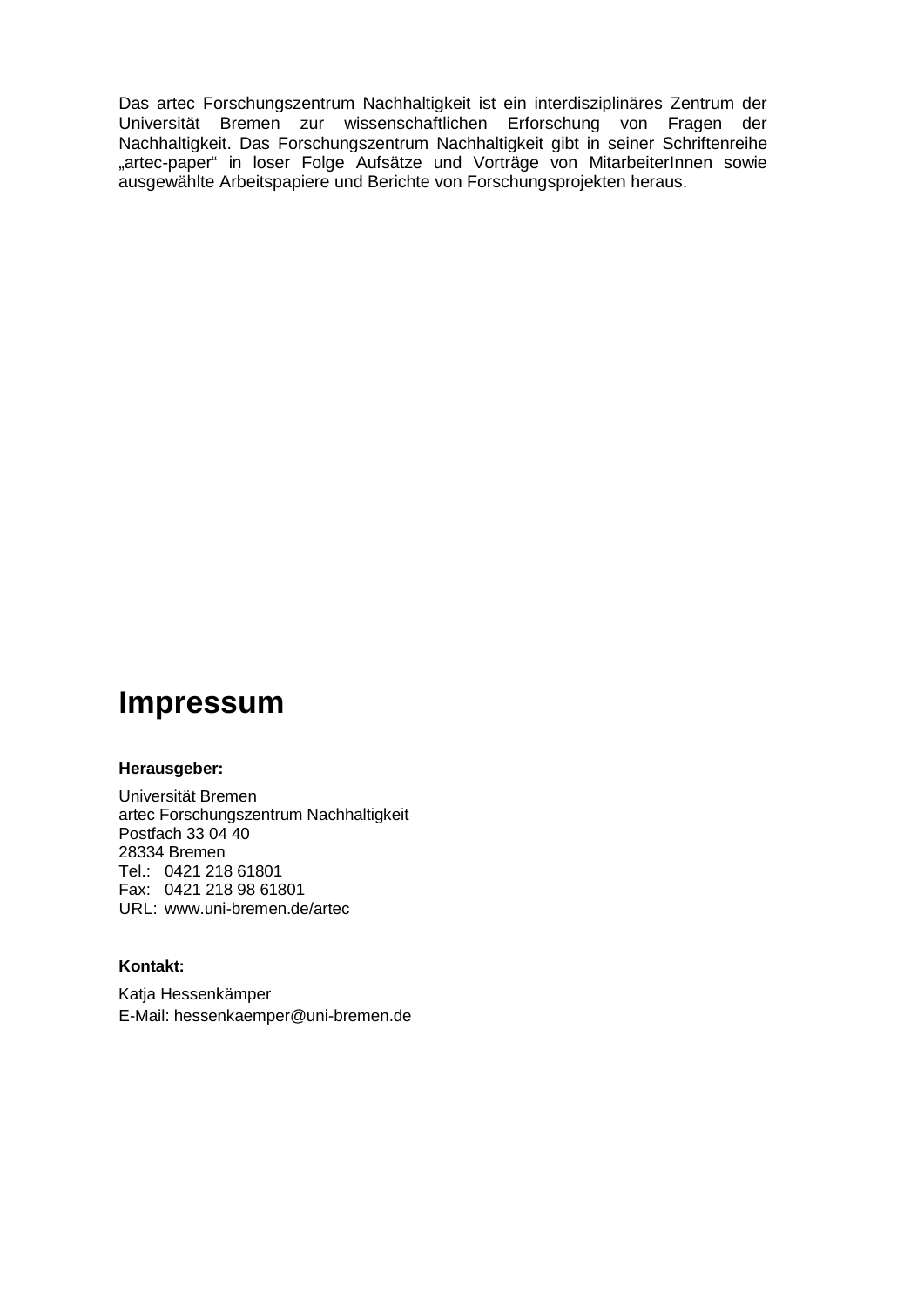### **Gender and Tenure Security in Gusiiland, Kenya: Improving Household Welfare through Land Rights[1](#page-2-0)**

*Dolphine Isinta, Michael Flitner*

#### **Abstract**

*This paper discusses the role of securing women's land rights in improving household welfare in Gusiiland (Kenya). Land in Gusiiland is a social asset acquired through patrilineal descent. It is a means of production and primary source of income for the majority of the population. Although the 2010 constitution accords women full land ownership rights, a complex set of customary institutions and established practices typically restricts them to usufruct land rights. Using a Feminist Political Ecology (FPE) framework, this paper argues that for Gusiiland, the realization of key Sustainable Development Goals (SDGs), in particular gender equality (5), poverty and hunger reduction (1 and 2) and peace and justice (16) depends on securing land rights which is crucial for supporting women's key role in household subsistence and gender equality broadly speaking. To this end, structural discrimination of women has to be fought in the areas of education and land governance, with the aim of implementing existing rights through improved institutional mechanisms.*

**Key words***: Land rights, security, Sustainable Development Goals, women* 

<span id="page-2-0"></span> $1$  This draft paper was originally prepared for presentation at the "2018 World Bank Conference on Land and Property" held at The World Bank - Washington DC, March 19-23, 2018. D. Isinta is the first author of the paper and has also presented it at the Conference. The second author is the supervisor of the research project and has revised the draft.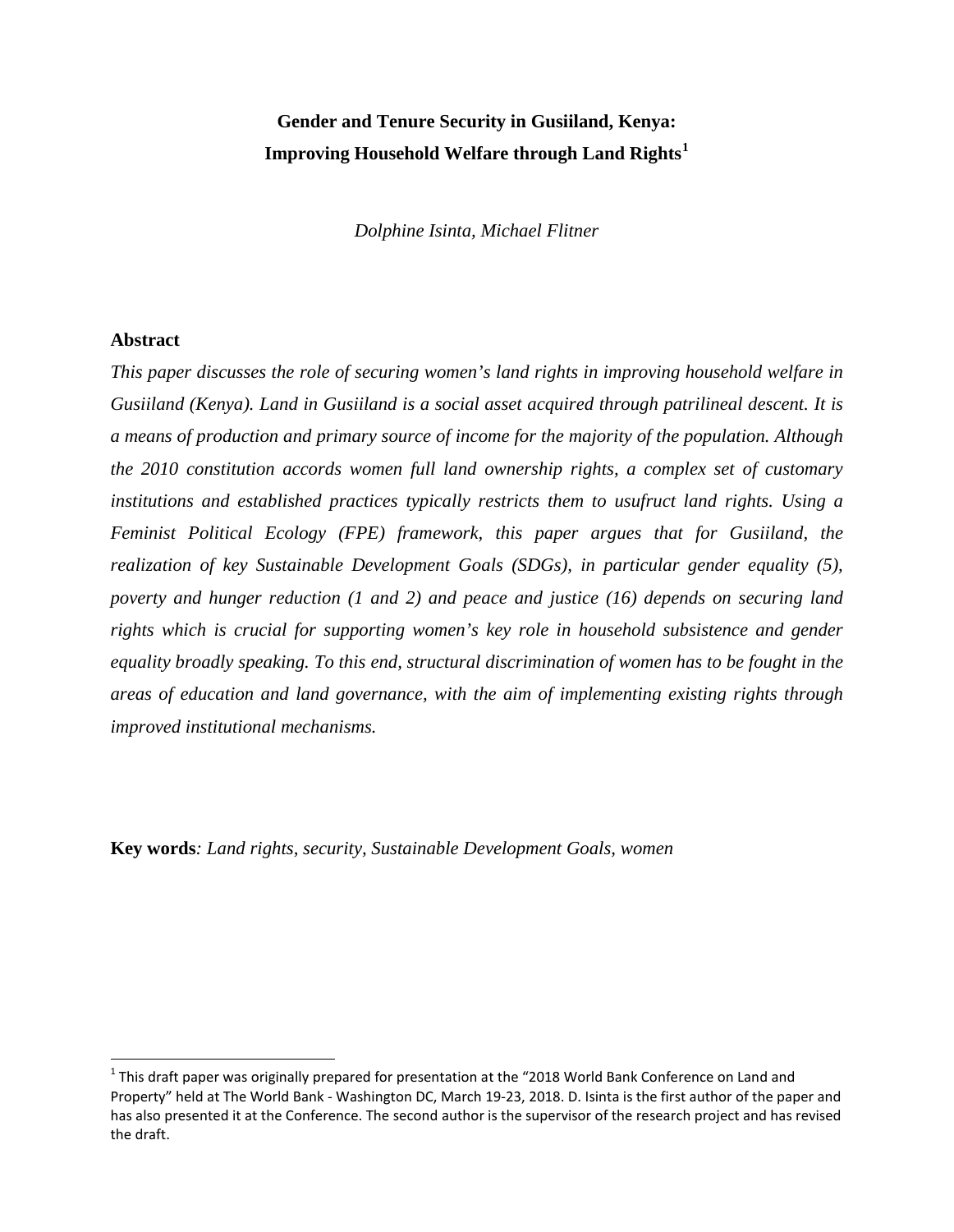#### **Introduction**

Access to land is vital in eradicating poverty and food insecurity especially in rural areas where land is the primary source of livelihood and social identity (IFAD, 2015). For instance, in Sub-Saharan Africa, a direct link between land tenure security and food security has been determined and the absence of land tenure security has been shown to lead to a cycle of poverty (IFAD, 2015; Kumar, 2013). As a result, it is not surprising that land-related conflicts are prevalent especially in developing countries where close to three quarters of the population live in rural areas and depend on agricultural production for their livelihood (Wehrmann, 2008). Based on the economic and social values attached to land, land issues are rather emotive and politically sensitive (Edley, 1995). Population growth and unequal distribution in many developing countries have increased the demand for land and led to incidents of land conflicts in agrarian economies (Wily, 2009).

According to Mamo (2006), land conflicts in African countries often occur at an aggregate level involving boundary disputes among states, ethnic communities within a state, and at the local household level. Due to the political nature and sensitivity associated with boundary conflicts at a larger scale, national governments and the international community tend to prioritize their resolution. Meanwhile, local and household level land conflicts are often regarded as less important disputes and have received insufficient attention; most governments tend to shy away from them for a range of different reasons, which has resulted in a systematic buildup in inequity and violence. Unfortunately, in rural societies, the poorer and often marginalized social groups such as women and children are particularly vulnerable because they have weak, unprotected, or no tenure at all (IFAD, 2015). Therefore, they risk losing access to land they depend on to more powerful actors and even to members of their own family due to the aggressive and confrontational nature of many land disputes (Adoko & Levine, 2008).

Evidence from studies conducted in the sub-Saharan region have shown that access to land is embedded in cultural practices that are gender discriminative favouring men and disadvantaging women (Cotula, 2007; Whitehead & Tsikata, 2003; ). Drawing from Kenya, it has been noted that even though women make up for more than three quarters of food producers, they hold less than five percent of land titles (FIDA, 2017; GOK, 2011). Ordinarily, most cultures in East Africa demand that ancestral land in rural areas is acquired through inheritance down a patrilineal descent. Women's land rights, if there are any, are on the other hand secured through relationships with men, especially marriage. A report of the International Fund for Agricultural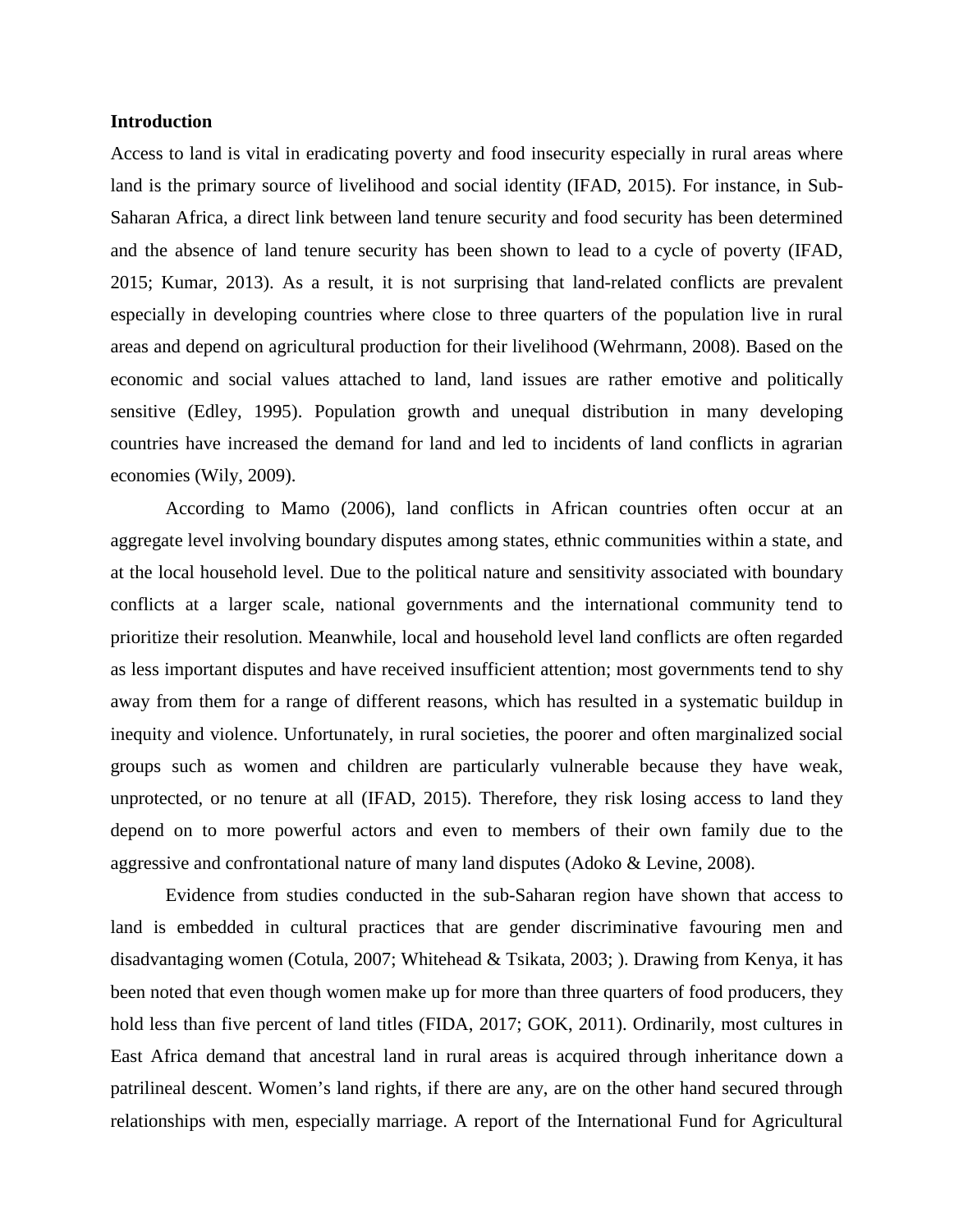Development points out that a woman is bound to lose her rights in land if the relationship linking her to the land-owning man is severed (IFAD 2015). Although joint registration of land is legally possible, female spouses usually just assume *de facto* land rights. Consequently, insecure land rights among the women who constitute more than half of the Kenyan population has been cited to be one of the major contributors to poverty, social instability and conflict in Kenya (FIDA, 2017; GOK, 2011).

In this paper, we argue that securing women's rights in land would greatly contribute to the realization of some of the Sustainable Development Goals (SDGs). The paper focusses on the Gusii<sup>[2](#page-4-0)</sup> community located in western Kenya where land is the primary source of livelihood. Land acquisition through patrilineal descent in the community has resulted in subdivision of land to insufficient and unproductive sizes, increasing demand for land. Furthermore, land links one to a given genealogy, connecting the past, present and future generations. Interestingly, land is also considered a place of final rest since the Gusii people customarily bury the deceased on the land they own (Ntabo, 2006).

The Gusii community offers interesting features for land and gender studies owing to its population dynamics, attachment to customary law and high dependence on land. The region is acknowledged to be one of the most productive agricultural zones in Kenya and, as a result, the majority of its population derive livelihood from land. Furthermore, Gusiiland is recognized as the most populated region in Kenya with one of the highest population growth rates globally since the 1960s (Levine and Lloyd, 1966), and severe land shortage<sup>[3](#page-4-1)</sup>. Customarily, the stability of a woman's rights in land depends on bearing sons, women thus commonly wish to give birth to many sons (Henrysson & Joireman, 2009; Masese, 2006). Consequently, this practise has contributed to land pressure as a result of population growth reducing the security of women's

<span id="page-4-0"></span> $2$  The terms Gusii and Kisii are often interchangeably used to refer to the community, the language and the geographical area without clear-cut distinction of the understanding of the terms. For instance, Golaz, & Médard, (2016) and Gwako, (2013) used the term Gusii to refer to the people living in Gusiiland. Nyagwencha 2016 on the other hand used the local language term "Abagusii" to refer to the people and the term "Gusii" to identify the region/area occupied by the "Abagusii" people. Mocha (2013) also utilizes the term Gusii to refer to the geographical area and thereafter uses Kisii to refer to the people hailing from Gusiiland and also the local town. However, apart from a few cases, the term Kisii seems to commonly refer to the administrative units (County, Municipality, Town and District [prior to 2010 when a new constitution devolving governance was adopted]. For instance, Ondieki and Kebaso, 2017, Mocha 2013. Golaz, & Médard, (2016) Meert et.al., (2016) use Kisii to refer to both the region and the administrative unit. After 2010, there are two main administrative units in Gusiiland (Kisii County and Nyamira County). Therefore, throughout this article, the term Gusiiland will be used to refer to the geographical area and Gusii community/people to refer to the people living in Gusiiland.

<span id="page-4-1"></span><sup>&</sup>lt;sup>3</sup> See Daily Nation Newspaper of 03.01.18 https://www.nation.co.ke/counties/nyamira/Land-dilemma-in-Nyamira--Kisii-as-population-grows/3444896-4249484-1kykrrz/index.html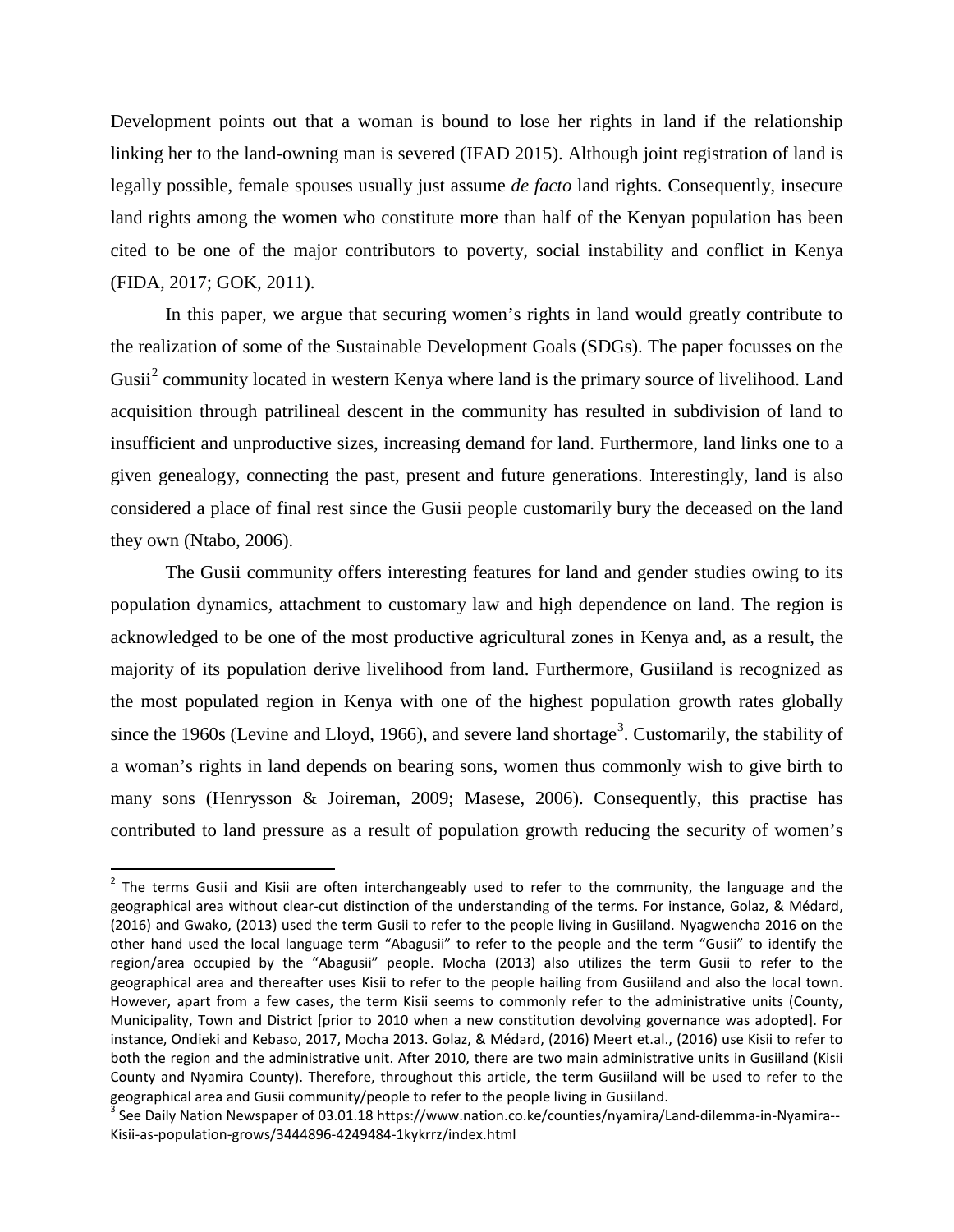rights to land. The Gusii community is also acknowledged to have established customary institutions that predominantly consider land to be 'men's property'. Silberschmidt (1992) describes the community as 'conservative and inflexible'. As a result, women headed households are often vulnerable to land disputes. Land related conflicts are intense and violent in the community, often resulting in eviction and even murder.<sup>[4](#page-5-0)</sup>

Land related murders commonly occur during investigation into the dispute that often takes more than ten years, during which the litigant is killed. The Kisii high court judge pointed out in a news interview that murder of the litigants in land conflicts is common. Murder threats also contribute to injustice as litigants often lose hope and drop land conflict cases. Land feuds in rural Gusiiland commonly occur between neighbors who are often close relatives; between brothers, in-laws, parents and their children.<sup>[5](#page-5-1)</sup> Land experts point out that forgery and corruption in the ministry of lands also contribute to existing land conflict cases. To be sure, land rights conflicts and insecurity affect both, men and women, but women are far more vulnerable due to customary roles, societal perception and lack of institutional support.

#### **Methods and Theoretical Background**

This is a qualitative study which is largely based on desk-based research so  $far<sup>6</sup>$  $far<sup>6</sup>$  $far<sup>6</sup>$ , reviewing reports and newspaper articles, as well as the academic and legal literature on issues of women and land rights in Kenya, and in Gusiiland, in particular. The first author has knowledge from first-hand experience in the region. The study was guided by the Feminist Political Ecology (FPE) framework which merges insights from feminist theories with political ecology to elucidate gender as a key factor in ecological and political relations. As a general approach, the FPE framework draws attention to the structural moments of gender inequalities, as they play out in environmental problems and struggles over natural resources. In their classical introduction, Rocheleau, Thomas-Slayter and Wangari (1996: 4) identified "gender as a critical variable in shaping resource access and control, interacting with class, caste, race, culture, and ethnicity to shape the process of ecological change, the struggle of men and women to sustain ecologically

<span id="page-5-0"></span><sup>&</sup>lt;sup>4</sup> See standard Newspaper of 31.12.201[7 https://www.standardmedia.co.ke/business/article/2001264592/](https://www.standardmedia.co.ke/business/article/2001264592/mothers-without-sons-suffer-in-succession-rows) [mothers-without-sons-suffer-in-succession-rows,](https://www.standardmedia.co.ke/business/article/2001264592/mothers-without-sons-suffer-in-succession-rows) and Daily Nation of 3.01.2018 [https://www.nation.co.ke/](https://www.nation.co.ke/counties/nyamira/Land-dilemma-in-Nyamira--Kisii-as-population-grows/3444896-4249484-1kykrrz/index.html)<br>counties/nyamira/Land-dilemma-in-Nyamira--Kisii-as-population-grows/3444896-4249484-1kykrrz/index.html

<span id="page-5-1"></span><sup>&</sup>lt;sup>5</sup> See numerous reports in the Daily Nation and the Standard, such as [http://www.nation.co.ke/news/Woman](http://www.nation.co.ke/news/Woman-dead-Kisii-land-dispute/1056-3863162-13pdr72z/index.html)[dead-Kisii-land-dispute/1056-3863162-13pdr72z/index.html;](http://www.nation.co.ke/news/Woman-dead-Kisii-land-dispute/1056-3863162-13pdr72z/index.html) [https://www.standardmedia.co.ke/article/](https://www.standardmedia.co.ke/article/2000024669/anxiety-as-murders-rise-in-kisii-over-land-disputes)<br>2000024669/anxiety-as-murders-rise-in-kisii-over-land-disputes

<span id="page-5-2"></span> $^6$  In the meantime, the first author. D. Isinta, has carried out extensive fieldwork in the region which will be presented in future publications.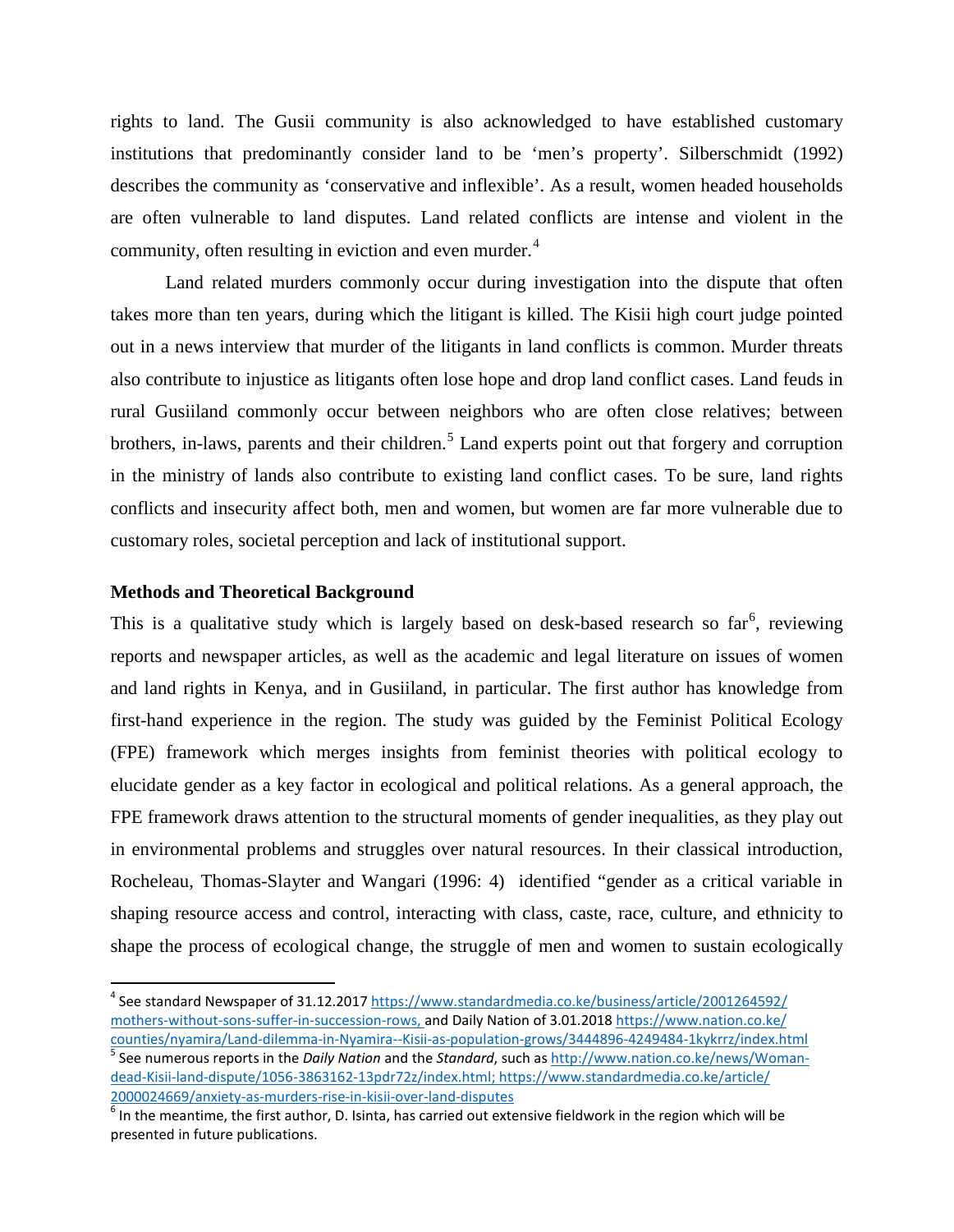viable livelihoods, and process of any community for 'sustainable development'. [As a subfield of political ecology], FPE seeks to understand and interpret local experience in the context of global processes of environmental and economic change".

Thus, generally speaking, FPE takes a social-constructivist stance regarding gender. Gender relationships are understood as historical, socio-political constructs that can change over time and space. Consequently, gender roles may also vary and can be changed by social and political processes. With regard to rural development, in many historical and present cases, men's traditional roles are geared more to the market economy while women's roles are focused on household subsistence activities. In an African context, employment of men in white collar jobs during the colonial era exposed men to paid labor while the wives often remained at home or in the fields ensuring family subsistence through unpaid labor (Omwoyo, 2008).

Privatization of land tenure in Kenya ensued land registration under the household head, usually the oldest male member, that presumably held land for the entire household. Furthermore, while men held rights that were recognized legally, women and the rest of the household often were limited to *de facto* rights without formal documentation. Customary beliefs – or what is being perceived as such − imply that land is owned by men and accessed by women through their relationships with men, especially marriage. In the FPE framework, it can be argued that women's land rights were curtailed by the colonial land registration system that recognized men as exclusive land holders. Additionally, introduction of cash crop farming and access to global markets resulted in unsustainable exploitation of land and women who were the main farm workers in pursuit of men's economic interests. This can be interpreted as a "co-constitution" of gender and environmental relationships with nature (cf. Nightingale 2011). Some authors argue that, the environmental hazards experienced today are rooted in privatization of land rights which is driven by capitalism and globalization resulting in overexploitation of land (Ossome 2014; Ntabo, 2006).

#### **Historical Overview**

Land reforms have been a controversial topic in many developing countries since the 20th century. Most of these reforms aim at improving land tenure security and eliminating gender discrimination in land rights (Bayisenge, Höjer, & Espling, 2014). Land reforms in Kenya began with the introduction of land registration in 1954 under the colonial government. Prior to colonization land was abundant and communally owned by ethnic communities in Kenya. Land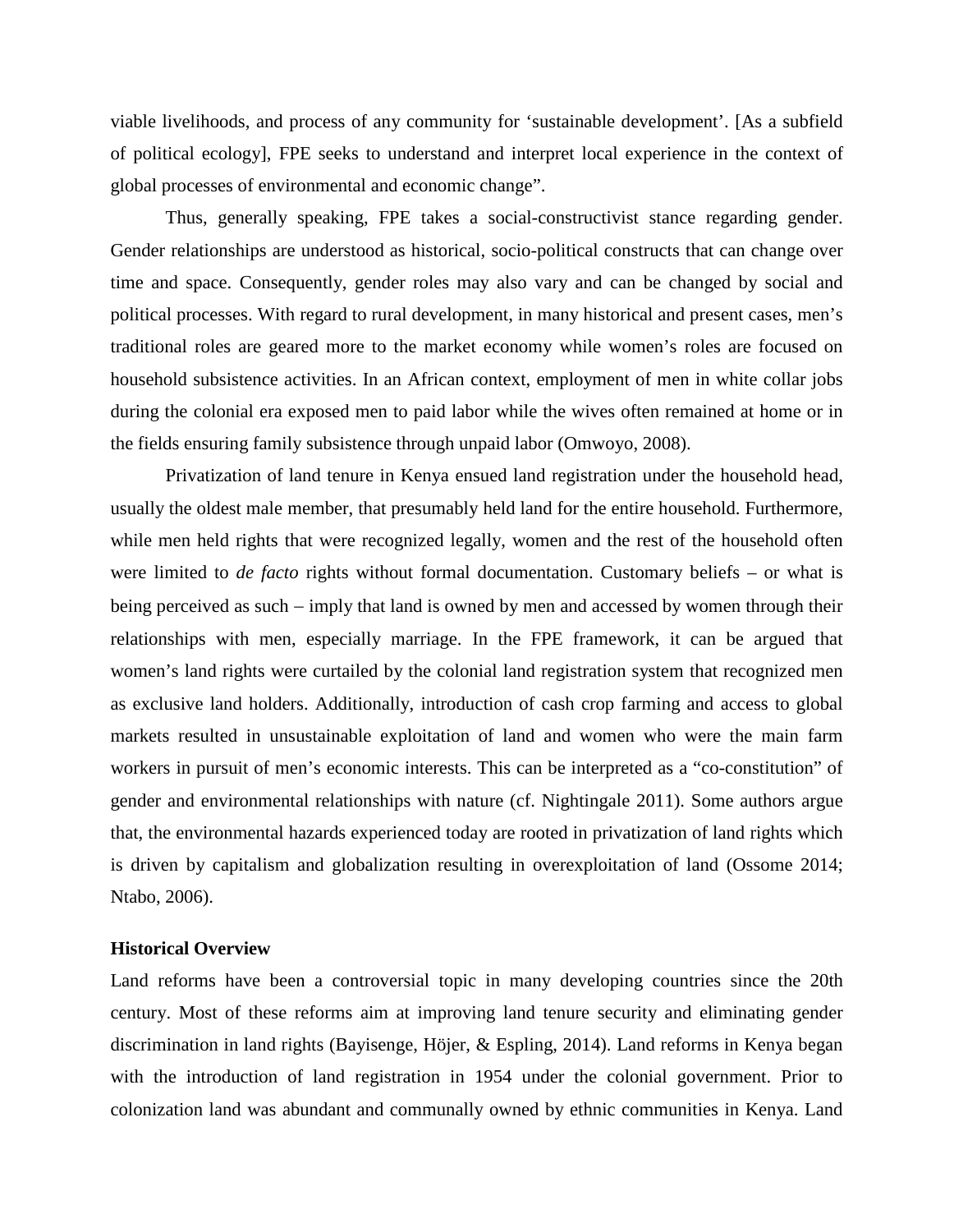was considered a gift from God to indigenous owners, meant to nourish the occupants, to be cared for and sustainably utilized to benefit future generations. The 1954 reforms commonly referred to as the Swynnerton plan<sup>[7](#page-7-0)</sup>, were claimed to be a means of promoting economic growth through agricultural development. Based on the perceived customary system, land was formally registered under men (Daley & Englert, 2010).

As a result of formalization of land rights, women and children depended on men to access land. Consequently, men controlled income from cash crops even though women were the laborers. Women's rights to land were threatened as men held rights to transfer and manage land without consulting women. Additionally, women's responsibilities like household subsistence, that depended on land became difficult to undertake. As population increased and pressure on land grew, women were especially affected.

Some authors argue that customary law secured women's land rights better than formal law (Ossome, 2014). They argue that customary law was strategically altered to pursue the interests of the colonists and patriarchy which resulted in exclusive land registration under men (Ossome, 2014; Owoo & Boakye-Yiadom, 2014). Land registration in Kenya was implemented as a response to land complaints from Kenyans who had been alienated from their productive lands to less productive regions to pave way for colonial settlers. Since these complaints threatened the stability of the colonial government, some authors argue that land registration was introduced with the main aim of creating a land owners class who would presumably support the colonial government (Sayer, 1998). The landless class, who were mainly women, would be forced to work for the land owners to earn wages for their subsistence.

Despite the current Kenyan constitution substituting the gender discriminative substructures to enable more women to own land, land has largely remained a men's realm. Consequently, women's rights to land, whether access or ownership remain out of reach. Presumably, women remain sidelined in land administration which entangles with privatization and commoditization of land together with high dependence on agriculture, persistent poverty and the HIV/AIDS pandemic contributing to women's land insecurity (Daley & Englert, 2010; Kalande, 2008).

<span id="page-7-0"></span> $<sup>7</sup>$  Land registration as an agricultural development policy was introduced by the colonial government through the</sup> Swynnerton plan geared towards improving agricultural productivity and improving land tenure security among the Kenyans communities.Through the plan, land ownership was changed from communal to private registered under male household heads in Kenya.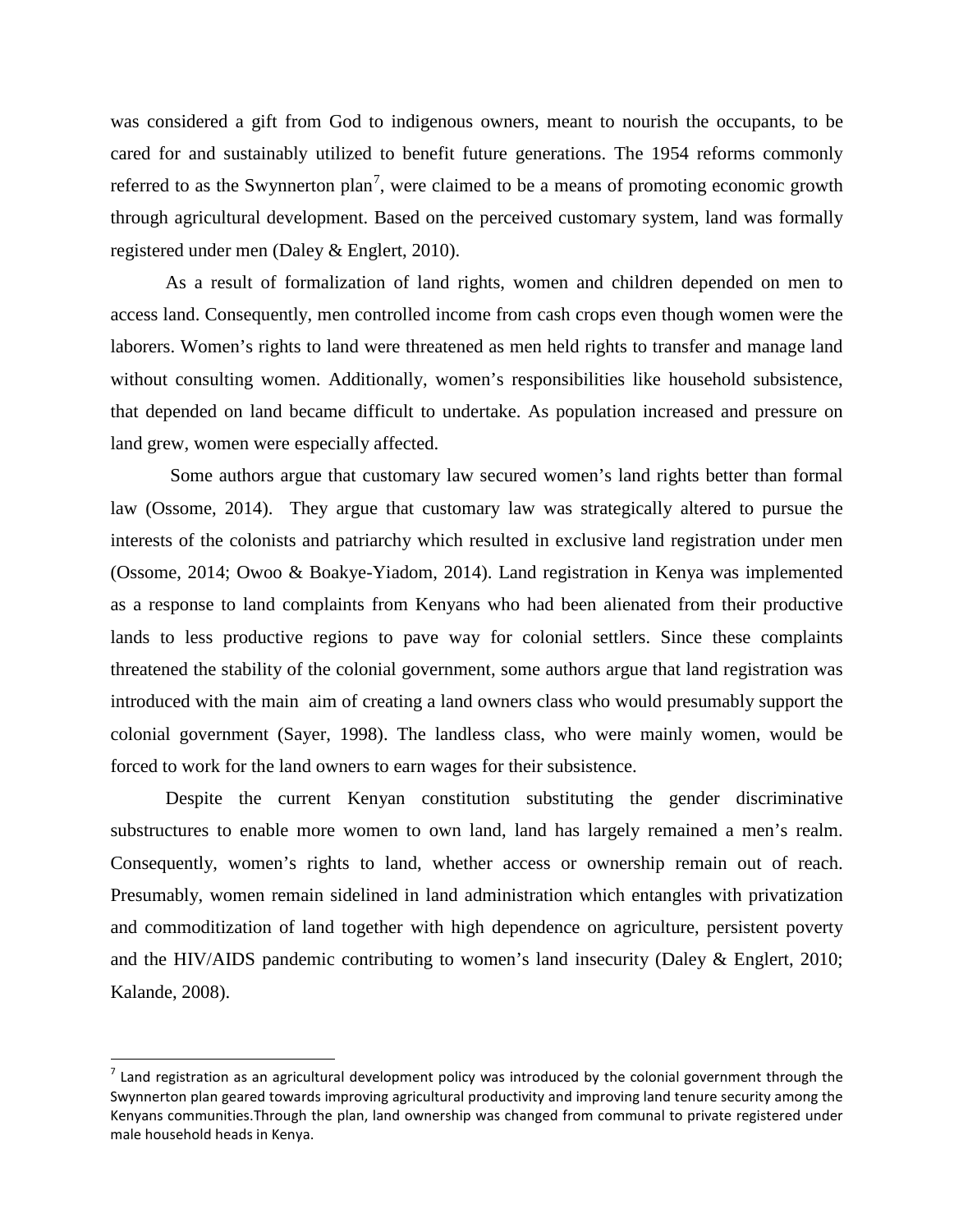#### **Women's Land Rights in Kenya**

In Kenya, the constitution forms the supreme law. The current constitution, promulgated in 2010, eliminates all forms of gender discrimination in acquisition of property. Furthermore, under article 2 of the constitution, both regional and international laws are recognized as part of the laws of Kenya (National Council for Law, 2010). Consequently, the CEDAW<sup>[8](#page-8-0)</sup> treaty adopted in 1[9](#page-8-1)79, the Beijing platform for action, 1995<sup>9</sup>, the EAC-Treaty<sup>[10](#page-8-2)</sup> of 2000 and COMESA<sup>[11](#page-8-3)</sup> gender policy adopted in 2002 advocating for gender equality and empowerment of women through ownership of resources are considered part of Kenyan laws.

Under chapter five the constitution titled "Land and Environment" article 60 provides legal backing for equality in ownership and tenure security in land across gender. It demands in (1) "a) equitable access to land; b) security of land rights […] f) elimination of gender discrimination in law, customs and practices related to land and property in land; and  $g$ ) encouragement of communities to settle land disputes through recognized local community initiatives consistent" (National Council for Law, 2010: 41,42). Additionally, the constitution advocates for elimination of all forms of injustice and marginalization under article 10 (2) b including in access and control of land. It highlights, "human dignity, equity, social justice, inclusiveness, equality, human rights, non-discrimination and protection of the marginalized" as core national values and principles of governance (The Constitution of Kenya, 2010: 15).

Laws on equality in acquisition and ownership of property including land across gender, have existed prior to the 2010 constitution. For instance, the Law of Succession Act<sup>[12](#page-8-4)</sup> passed in

<span id="page-8-0"></span><sup>&</sup>lt;sup>8</sup> The Convention on the Elimination of all forms of Discrimination Against Women (CEDAW) in ensuring equality especially for rural women states that state parties should adopt appropriate measures to ensure that rural women "have access to agricultural credit and loans, marketing facilities, appropriate technology and equal treatment in land and agrarian reform as well as in land resettlement scheme" (CEDAW Convention, Article 14 g.)<br><sup>9</sup> The Beijing Platform for Action is an agenda developed by a women's conference in Beijing aimed at empowering

<span id="page-8-1"></span>women to ensure equal opportunities for women including "a full and equal share in economic, social, cultural and political decision-making" (Beijing Platform for Action, 1995, Ch. I, 1).<br><sup>10</sup> East African Community Treaty (EAC-Treaty) article 6 under the fundamental principles part d & e calls for "good

<span id="page-8-2"></span>governance including adherence to the principles of democracy, the rule of law, accountability, transparency, social justice, equal opportunities, gender equality, as well as the recognition, promotion and protection of human and people's rights in accordance with the provisions of the African Charter on Human and Peoples' Rights; (e) equitable distribution of benefits".<br><sup>11</sup> The Common Market for Eastern and Southern Africa (COMESA) gender policy statement article 4.0 states that it

<span id="page-8-3"></span>is committed to "eliminating gender inequalities and ensure women's economic empowerment and equal access to and control of resources and opportunities; f. giving special attention to positive and affirmative action to redress all gender inequalities" COMESA Gender Policy, p. 11.<br><sup>12</sup> Although consented in 1972 and commenced in 1981, the Law of Succession Act remained inactive until 1998

<span id="page-8-4"></span>when the Public Law institute of Kenya financed by the United Nations conducted a public awareness program. The Act issued women and men equal rights to inherit property regardless of gender (sec. 35-40).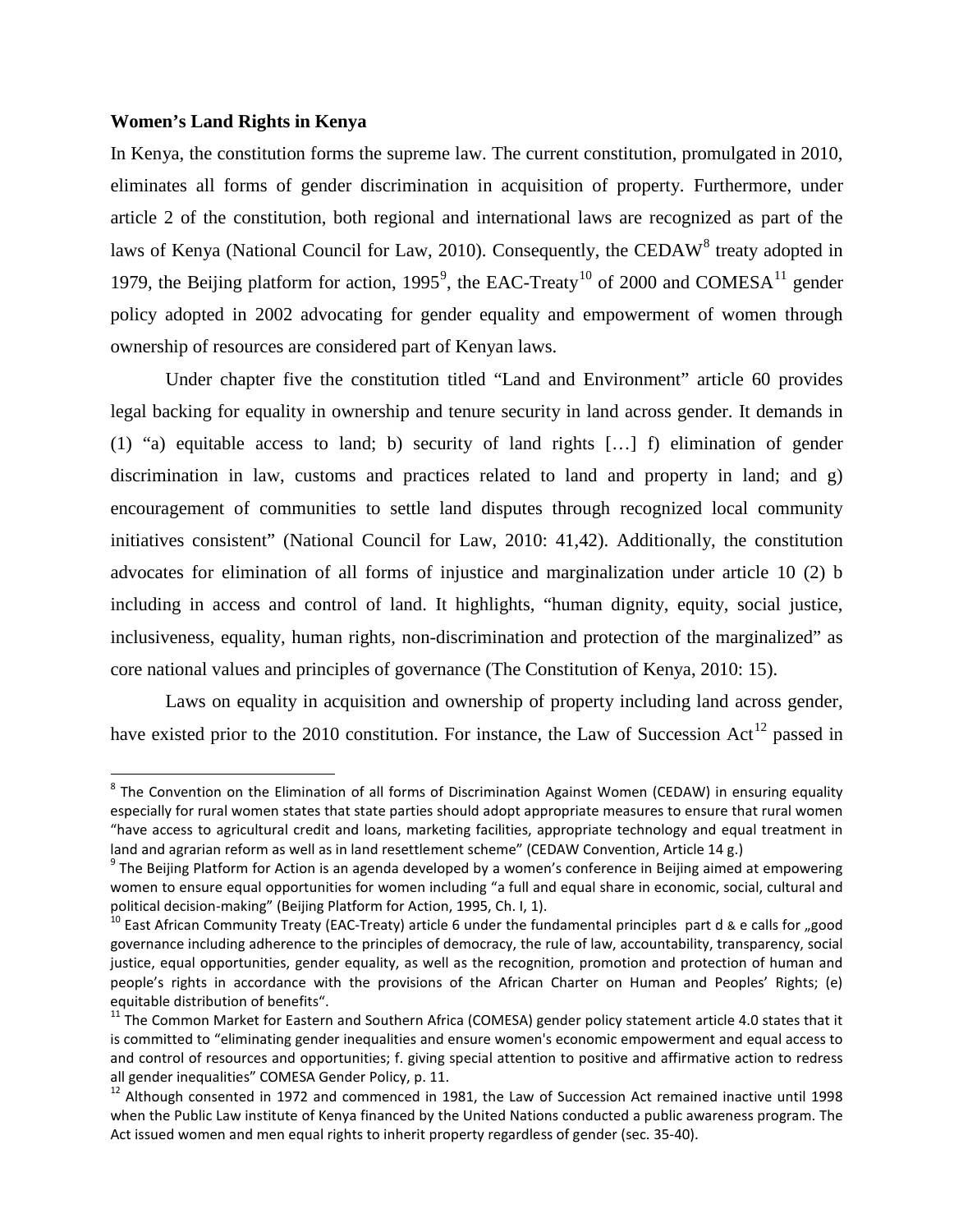1981, specifically provides equal rights of property inheritance for both women and men (Law of Succession Act, 1981). Albeit with little effect, the Law of Succession Act has in the recent past been effected in favor of daughters seeking to inherit a portion of their fathers' land customarily apportioned to male progeny. In the last couple of years, there have been several court cases pitting female against male family members with the former having sued the latter for injustice in land inheritance. The court rulings in favor of the females against the backdrop of cultural elders who overwhelmingly favor the male folk in accordance with their representation of cultural norms<sup>[13](#page-9-0)</sup> have ignited controversy.

Although in legal terms women's rights and tenure in land are protected, in practice cultural norms tend to supersede legal provisions. The National Land Commission (NLC) Act established in 2012 was established with the mandate of effecting devolution in land governance and ensuring equitable access and control of land across gender at local level. Under section 93(1) of the Act, spouses can register land jointly and be recognized as co-owners with equal rights. Having a woman's name on land registration documents empowers her. Being a co-owner of the husband's inherited land, for instance, gives her equal decision making power as her husband over the land. Additionally, these documents ensure legal security, reducing the chances of eviction in case the woman is widowed or divorced. However, this Act is subject to the Matrimonial Property Act.

The Matrimonial Property Act of 2012 identifies matrimonial property as any property "jointly owned and acquired" during marriage. The Act states that upon dissolution of marriage, matrimonial property will be distributed between spouses depending to their contribution to the acquisition of the property. It further reemphasizes acquisition of interests through "a contribution towards the improvement of the property, the spouse who makes a contribution acquires a beneficial interest in the property equal to the contribution made" (Matrimonial Property Act, 2012: III, 9). The Act protects each of the spouses from eviction from matrimonial property. Furthermore, in instances where land is registered under one spouse, and the other has contributed to the upkeep of the land through labor in production or maintenance of the same, with proof, the spouse acquires interest on the land and shall be legally recognized as a co-owner of the land (National Council for Law, 2010). However, customary law and according practices

<span id="page-9-0"></span> <sup>13</sup> See <http://www.nation.co.ke/news/1056-1119334-15skxgt/index.html> and Kenya Daily Nation 16. December 2017, see [http://www.nation.co.ke/counties/kericho/Ruling-allows-six-women-to-inherit-land/3444860-4230654](http://www.nation.co.ke/counties/kericho/Ruling-allows-six-women-to-inherit-land/3444860-4230654-lvt3lcz/index.html) [lvt3lcz/index.html](http://www.nation.co.ke/counties/kericho/Ruling-allows-six-women-to-inherit-land/3444860-4230654-lvt3lcz/index.html)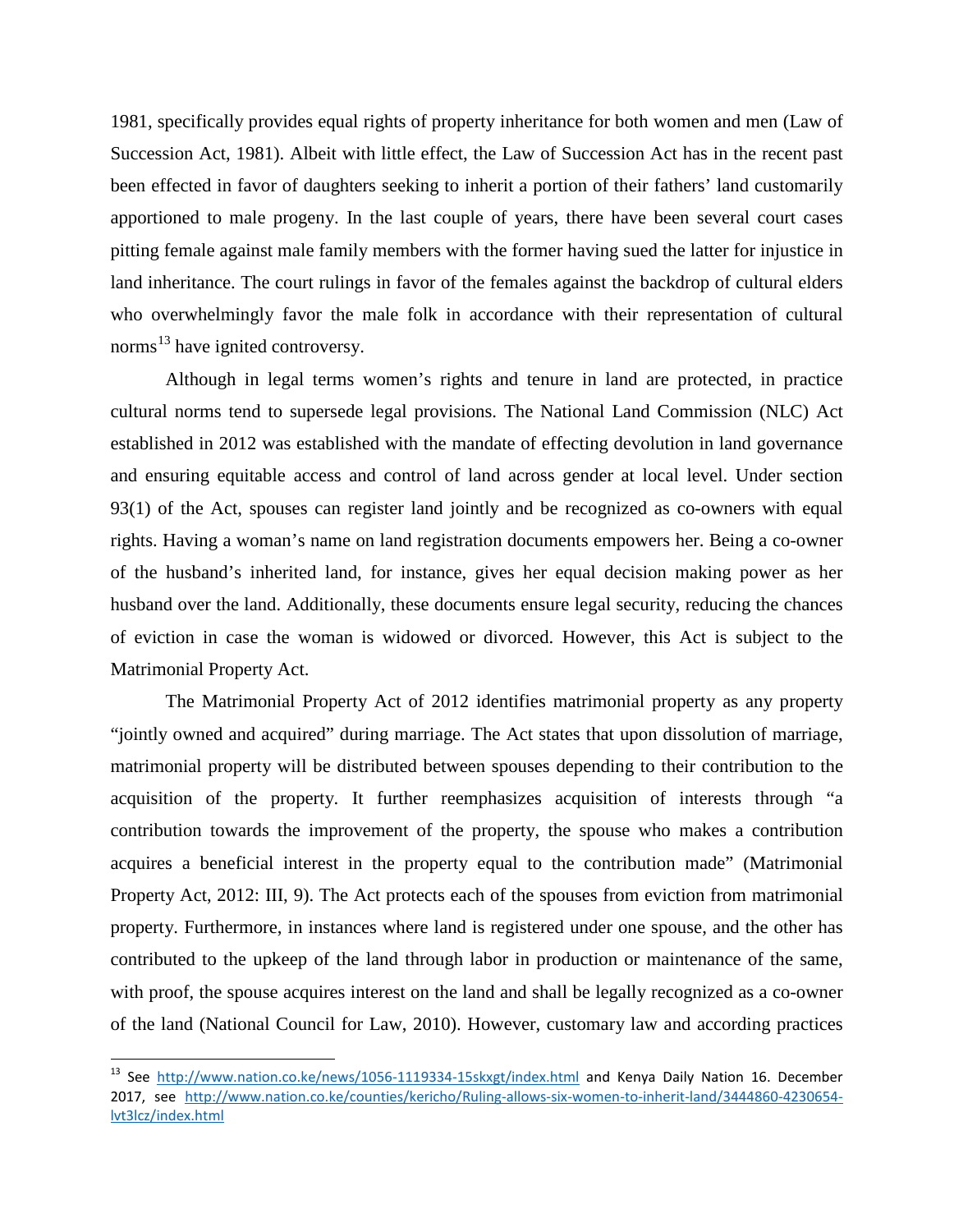are often upheld, especially in rural communities in Kenya, leaving women at the periphery of the law, and, in practical terms, often unable to assert and secure land rights.

Some authors see exclusive registration of land under men as the main cause of land tenure insecurity among women (Deininger & Castagnini, 2006). Others argue that the coexistence of formal and customary laws is the main contributing factor to women's land struggles (Kameri, 2005; Musangi, 2017). These authors further argue that the discriminative aspects of customary law that tend to disenfranchise women have remained put both within households and at the community level. Pursuing a similar argument, Ng'ang'a (2010) points out that as a result of resource rights discrimination, women in Kenya have been classified as second class citizens after men who are favored in property rights.

In fact, some scholars have argued that what is perceived as customary law today is a creation of the colonists in conjunction with African elites to establish or maintain social hierarchies (Sayer, 1998). They argue that by creating a 'land owners' class comprising of mainly men and a 'landless class' comprising of women, the landless were forced to work for and depend on the landowners for subsistence. Although the legal framework advocates for gender equality in access and control of land, land related conflicts involving women have persistently increased and failed to secure women's land rights, especially in rural areas in Kenya.

Gender equality is difficult to realize as the majority of the political elite in Kenya comprise of men who are favored by the patriarchal system in different ways; this may also be a reason why customary law still hampers women's empowerment through the formal legal structures. Article 27 (8) of the constitution provides for a two thirds gender rule not only in the realm of law makers but in all public administration including the NLC which would also ensure representation of women's interests in land issues (National Council for Law, 2010). Rather obviously, securing women's land rights is a necessary part of the realization of the fifth SDG. It will not only contribute to the empowerment of women in Gusiiland but also improve the situation with respect to other SDGs regarding poverty, hunger, peace and justice.

#### **Women and Household Welfare**

According to Kimura & Katana, (2014), women's local struggles are often linked to institutionalized socio-political structures. These can be concealed in cultural norms that determine gendered roles and responsibilities that determine ownership of resources among men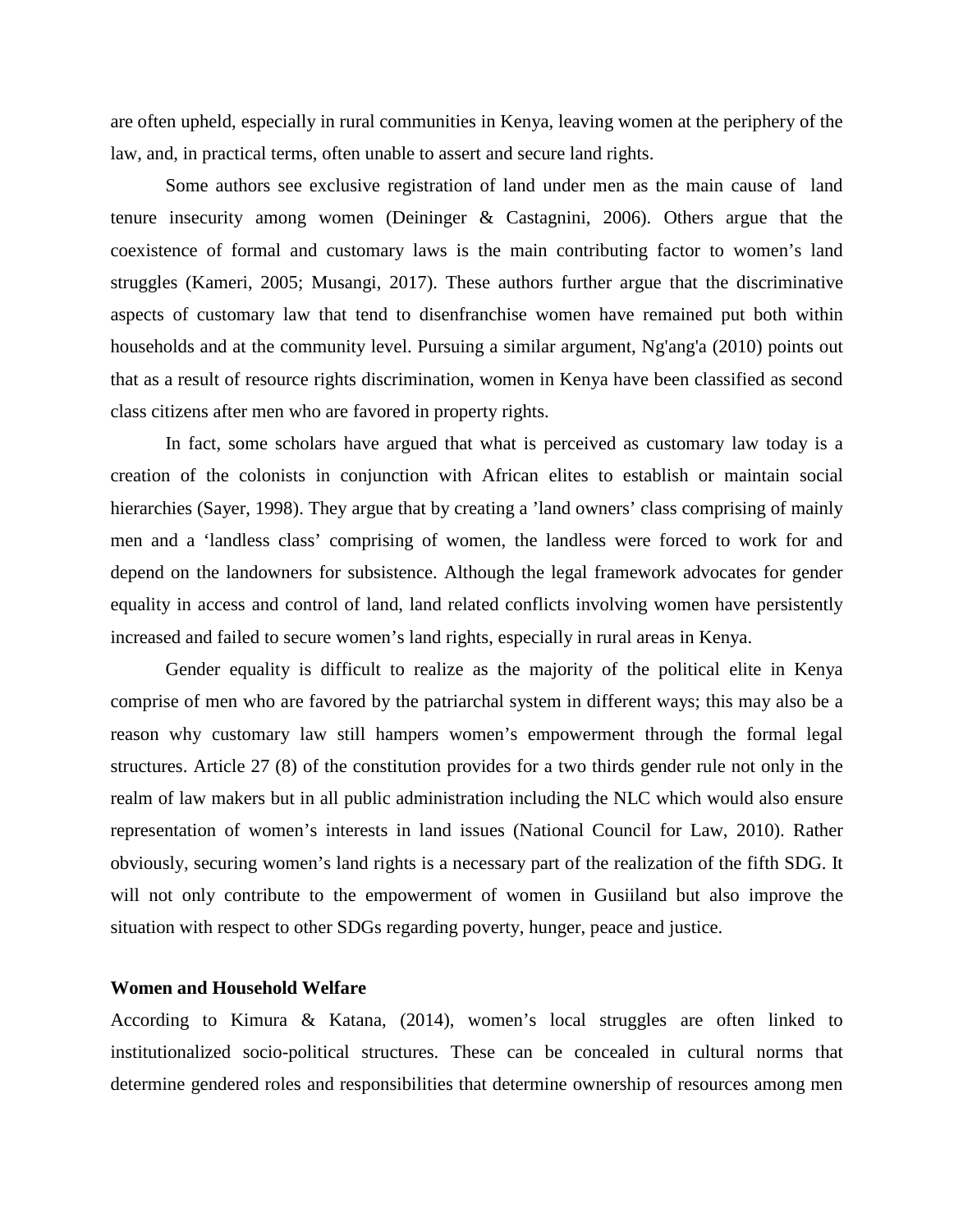and women (Kameri, 2006). Land ownership for instance, is a men's realm; statistics indicate that globally more than three quarters of land is owned by men (FAO, 2018)

However, land ownership among women has been shown to play a crucial role and have direct bearing on empowerment of women and improving household welfare. Alaka and Chetna (1987) found out that women without land had no power to make decisions within households and in the community, but after reforms that promoted land registration under women, women's opinions became significant. Agarwal (1994) confirmed Alaka and Chetna's findings and argued that in India widows owning land are respected more in society compared to those without land. Another study in India showed girls education attainment improved when women's land inheritance rights improved (Goyal & Nagarajan, 2010). Similarly, a study by Peterman (2011)) showed that women with stronger property inheritance rights are more likely to be employed outside the home and earn almost four times more than women who have no strong inheritance rights in Tanzania.

Moreover, a study by Doss (2006) in Ghana shows that the size of land owned by women correlates to their spending. Doss found out that women spend a larger proportion of their income on food and in educating their children. Furthermore, women with stronger property and inheritance rights depicted larger individual savings. To confirm this argument, Allendorf (2007) found out that women's land ownership is strongly linked to better nutrition for the children and the family, and Nyantakyi-Frimpong (2017) confirms that de-jure-female-headed households have greater dietary diversity. These and other studies provide considerable evidence that women's land tenure security plays a major role in poverty reduction, food security and adoption of sustainable land management practices and improvement of family welfare.

Gusiiland is a farming community located in south western Kenya where like in many other cultures, women are responsible for household welfare. They are customarily expected to provide food, ensure healthcare and education and other basic needs for the household (Häkannson, 1988; LeVine & Lloyd, 1966; Silberschmidt, 1992). Considering that land in this community is the main source of livelihood, access to land for women is vital in ensuring household welfare. Furthermore, besides equality in distribution of land rights across gender being one of the indicators of gender equality, the responsibilities undertaken by women in this case are central in the realization of the first five  $SDGs^{14}$ .

<span id="page-11-0"></span><sup>&</sup>lt;sup>14</sup> The first five SDGs are; No poverty, Zero hunger, Good health and well-being, Quality education and Gender equality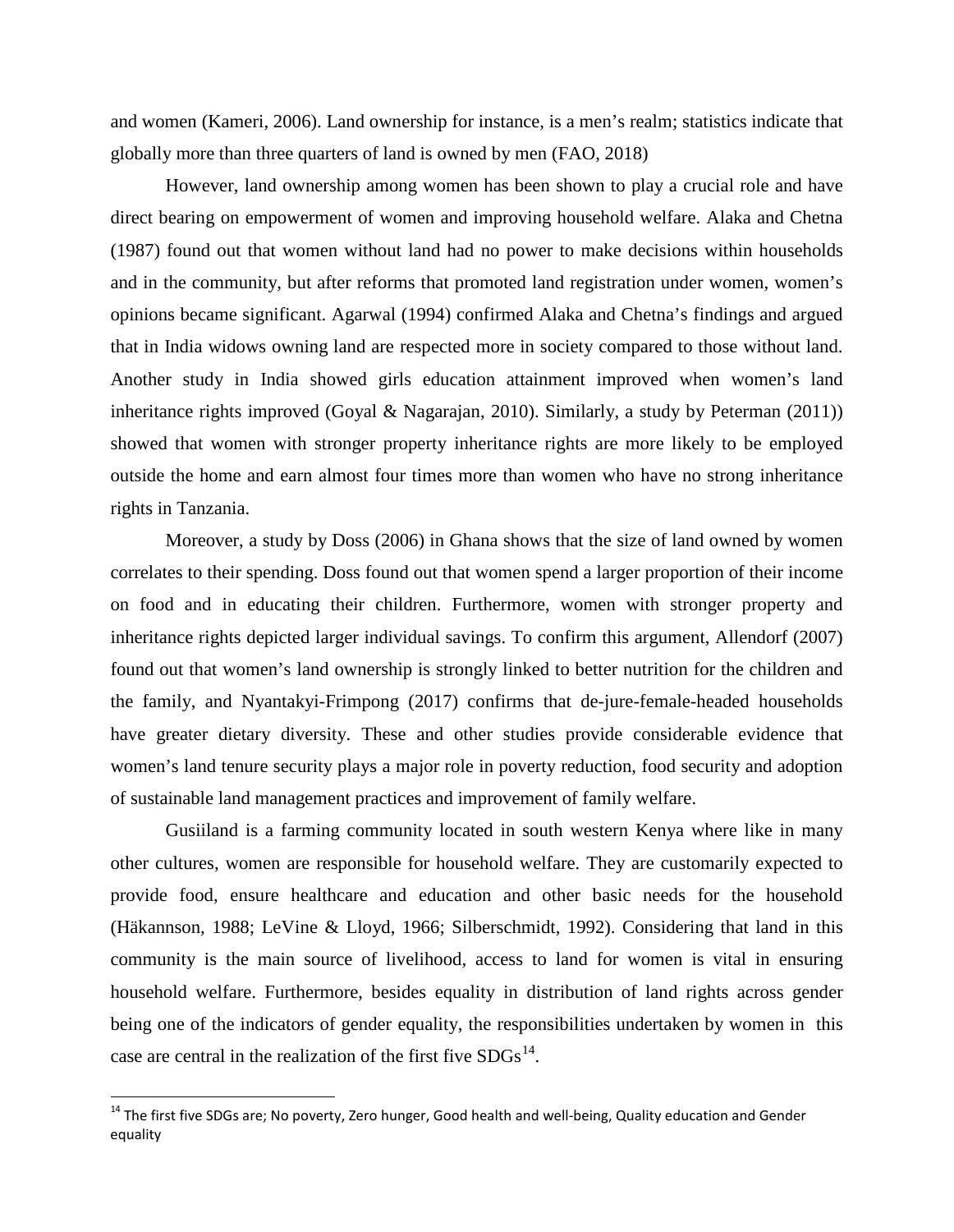Regardless of their responsibilities, women's rights to land in the community remain insecure and dependent on their relationships to men. Since land is passed through men over generations in a genealogy, women commonly access land through marriage and presumably own their husbands land *de facto* as long as the marriage holds. However, incidents of men selling land without consulting their wives are common in Gusiiland. Furthermore, women, especially those without sons risk eviction by their husbands in case of separation or divorce and also when widowed threatening the ability of these women to provide subsistence, healthcare, education and other basic needs for their households since land is the main the source of livelihood.

Migration, marital instability, male mortality and single parenthood have contributed to a growing number of women-headed households in Gusiiland. Silberschmidt (1992) noted in the early 1990s already, that about one-third of households are headed by women. Today, land related disputes involving women are common in Gusiiland and ordinarily perpetrated by relatives and neighbors with the aim of grabbing the land (Henrysson & Joireman, 2009). Without land the households are exposed to extreme poverty, food insecurity, lack of healthcare and inadequate access to education for the children. Even though women without land to farm on often resort to working on other peoples farms for minimal wages to provide subsistence for their households (Silberschmidt, 1999), the cost of education, healthcare and other basic amenities are unaffordable to the landless. Women without access to land, including divorcees and widows, work on their male relatives/in-laws farms to provide subsistence for their households (Boone, 2014).

Furthermore, from a study conducted in Gusiiland, Henrysson and Joireman (2009) pointed out that compared to men, women show higher levels of illiteracy and awareness with regard to legal rights. Poverty and the length of time courts take to determine cases also contribute to women losing their land. Furthermore, illiteracy tends to edge women out of holding influential positions in land administration. As a result, even though well intended, men making decisions on behalf of women are not duly informed of women's issues and desired intervention.

When involved in a land dispute, one has the option of seeking resolution from the local leaders or from the legal courts. Henrysson and Joireman (2009) found out that when seeking resolution through the court, one incurs high costs including lawyers' fee, case registration costs and transportation costs. As a result, the majority of the women involved in land disputes tend to pursue informal institutions for resolution. However, these customary institutions are marred by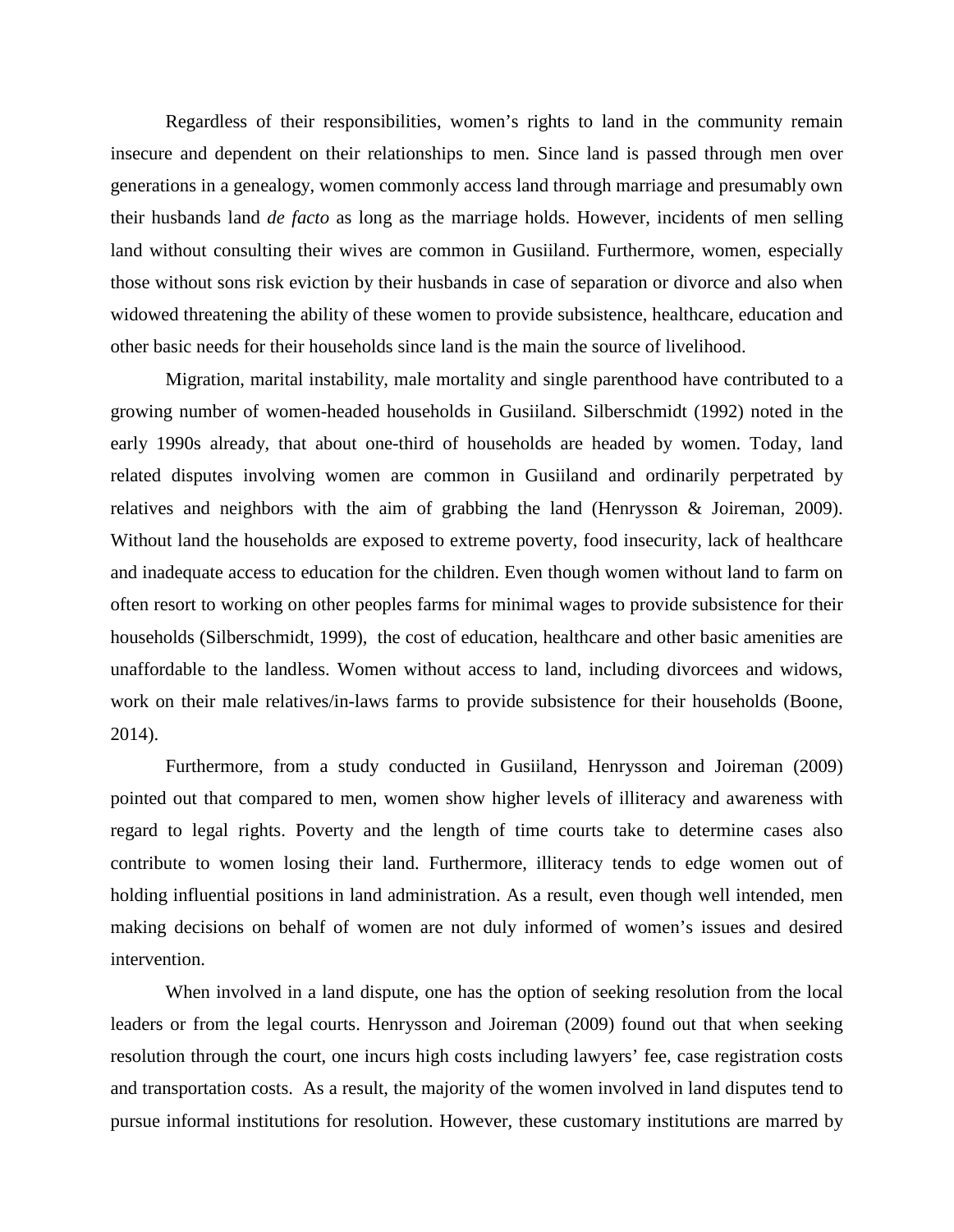patriarchal ideologies that tend to deny women justice. Other factors hindering justice include corruption in courts and murder threats on litigants.

This paper ultimately argues that adopting and implementing measures to secure women's land rights coupled with civic education is not only vital in improving household welfare but also in ensuring gender equality through securing their rights, both of which are key factors in realization of some of the SDGs. Eventually, considering the high value attached to land among the people of Gusiiland, ensuring women's secure access to land as enshrined in the constitution contribute to improved household welfare. Further the paper highlights some of the strategies that would improve land tenure security in Kenya.

#### **Conclusion and Recommendations**

This paper has synthesized findings from a broad range of scientific literature dealing with regional and international settings. The overview shows that household well-being in farming communities is directly dependent on secure rights to land. However, although women are commonly responsible for household well-being, they customarily lack secure rights to land in many cases. Depending on relationships with men to access land threatens female-headed households' rights in land. Although formally gender equality in access and control of land is promoted, in practice women often remain without land tenure security. *De facto* rights in land are interlinked with widespread illiteracy, poverty and inefficient intervention of land dispute resolution institutions leaves women at the periphery of the legal system, often resulting in eviction, emotional stress, physical violence and even murder. Legal and practical gender equality is a fundamental requirement with intrinsic value. Securing women's rights in land will empower women in Gusiiland and ultimately improve household well being and consequently promote gender equality.

The constitution of Kenya recognizes national, regional and international laws that encourage gender equality. There should be considerable efforts from the government to ensure these laws are implemented at the local level.

More specifically, the difficulties in establishing adequate institutions to secure women's land rights and making effective use of them point to a number of underlying, structural problems regarding existing institutions as well as regarding gender equality. Key factors in the reproduction of gender inequality are related to the education system. Therefore, ensuring equal access to education is a key prerequisite in ensuring gender equality.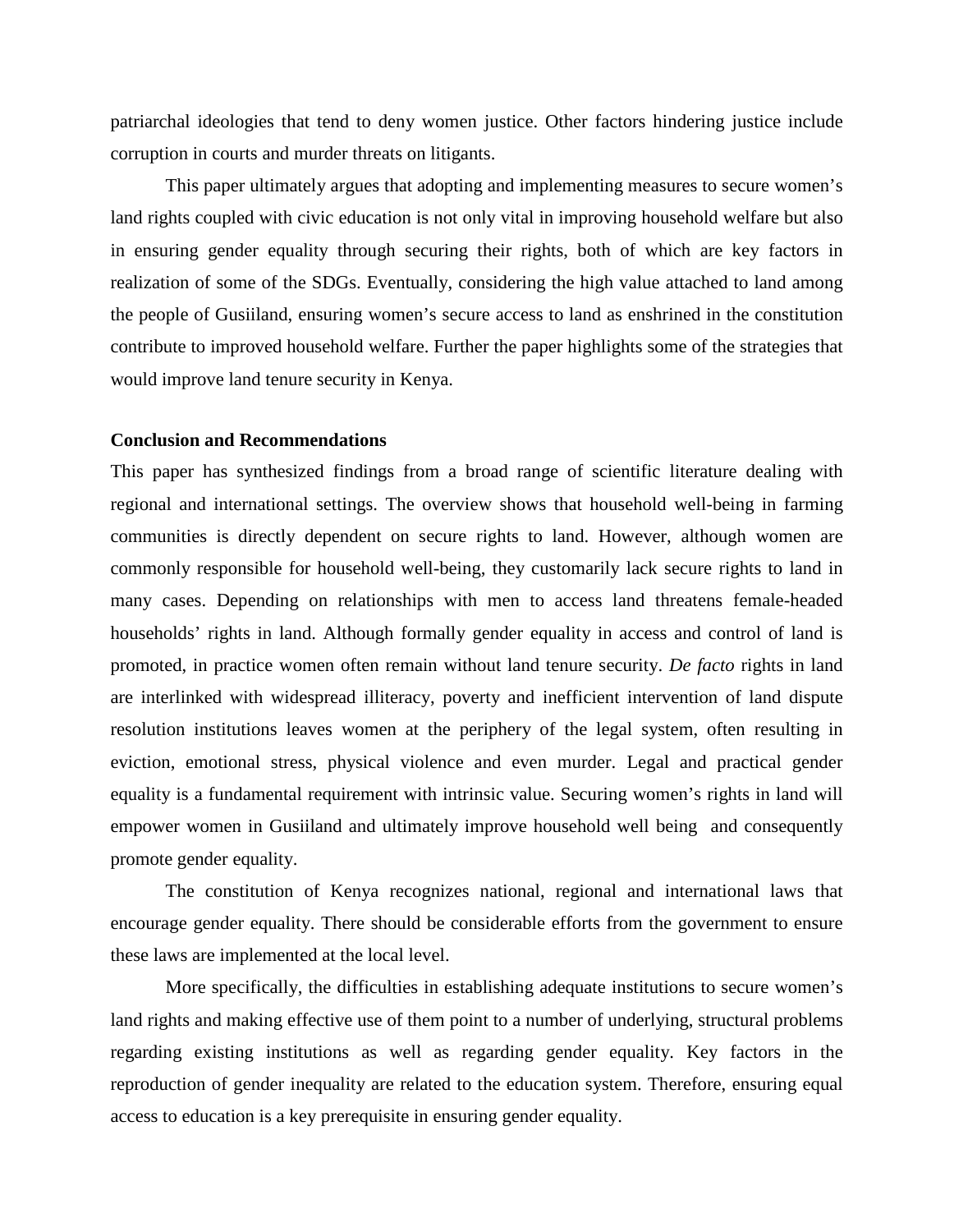Regarding tenure, a broad civic education on women's constitutional rights in land seems necessary and vital for protecting women from injustice. Information campaigns on joint land registration could empower women in a targeted way.

Regarding the institutional setup, two approaches seem promising: Improving land registration and creating greater transparency regarding gender issues. Simplifying and reducing the cost of registration process seems crucial for encouraging women to formalize their land rights. Furthermore, in the same context, measures to address corruption need to be adopted and implemented to ensuring access to justice for all.

Creating greater transparency implies improving our knowledge about the situation. While there is a broad acknowledgement of gender inequalities in land tenure in Kenya, there is comparably little systematic knowledge about local situations and attempts to redress such inequalities. Different types of gender monitoring could also become part of future digitalization efforts in land administration; capacity building and a better gender balance (quota) in the department of land are essential in this context.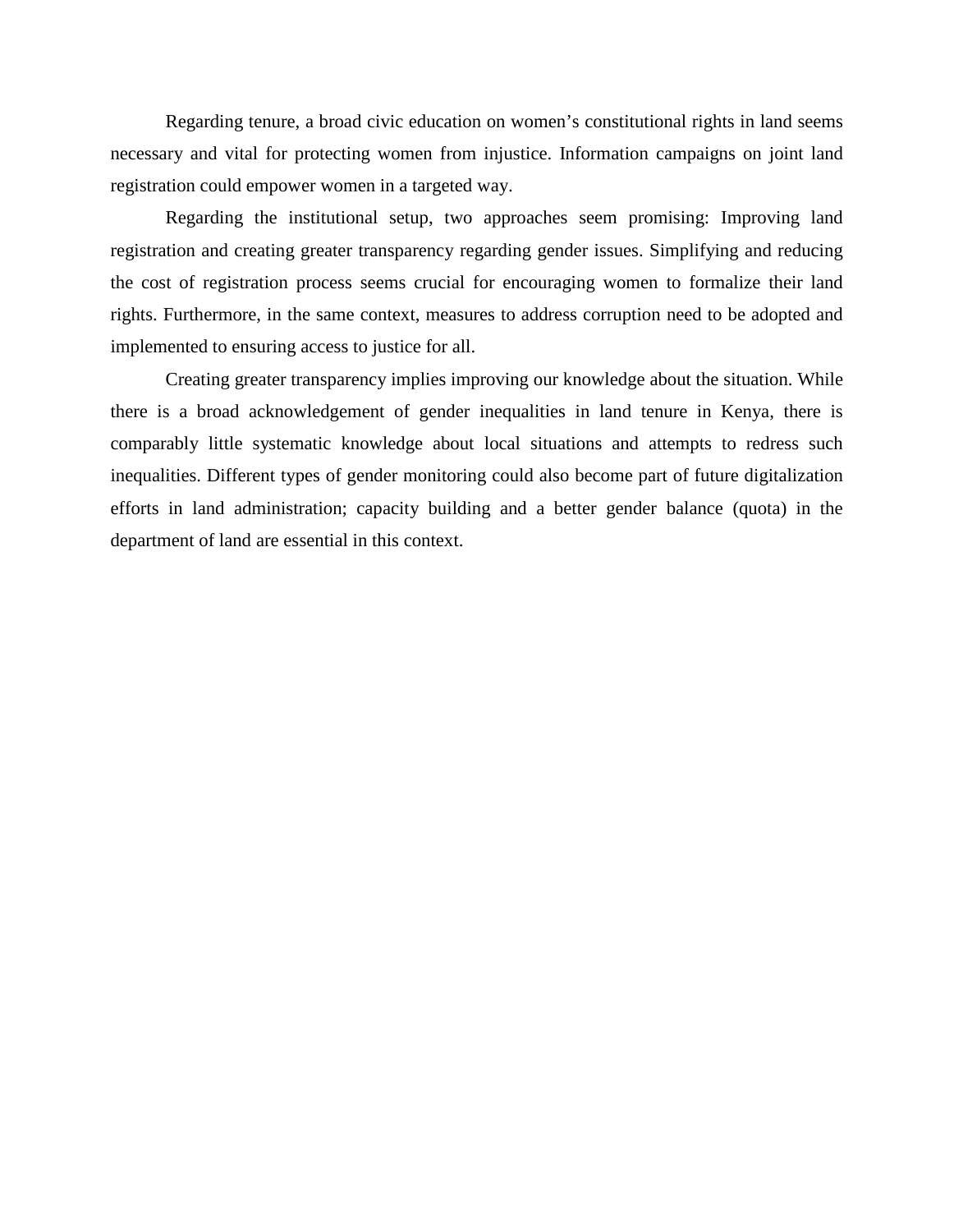#### **References**

- Adoko, J., & Levine, S., (2008). Falling Between Two Stools: How women's land rights are lost between state and customary law in Apac District, Northern Uganda. In B. Englert & E. Daley (Eds.), Women's Land Rights and Privatization in Eastern Africa (101-120). Suffolk, James Currey Fountain Publishers.
- Alaka, & Chetna, (1987). When Women Get Land. A Report from Bodhgaya. Manushi, 25-26.
- Allendorf, K., (2007). Do women's land rights promote empowerment and child health in Nepal? World Development, 35(11), 1975-1988.
- Bayisenge, J., Höjer, S., & Espling, M., (2014). Women's land rights in the context of the land tenure reform in Rwanda – the experiences of policy implementers. Journal of Eastern African Studies, 9(1), 74-90.
- Boone, C., (2014). Land Conflict at Micro-scale level: Family. In C. Boone (Ed.), Property and Political Order in Africa: Land Rights and the Structure of Politics. (184-198). New York, Cambridge University Press.
- Collier, J. F., & Yanagisako, S. J. (1987). Gender and kinship: Essays toward a unified analysis. Califonia, Stanford University Press.
- Cotula, L., (2007). Changes in customary land tenure systems in Africa.: Russell Press.
- Daley, E., & Englert, B. (2010). Securing land rights for women. Journal of Eastern African Studies, 4(1), 91-113.
- Deininger, K., & Castagnini, R. (2006). Incidence and impact of land conflict in Uganda. Journal of Economic Behavior & Organization, 60(3), 321-345.
- Doss, C., (2006)., The effects of intra-household property ownership on expenditure patterns in Ghana. Journal of African Economies, 15(1), 149-180.
- Edley, J. J., (1995). The Natal Land and Colonisation Company and the vexed question of land distribution and redistribution. South African Journal of Economic History, 10(2), 23-34.
- FAO, (2018). The Gender Gap in Land Ownership. Rome: Food and Agricultural Organization, available at [http://www.fao.org/3/I8796EN/i8796en.pdf.](http://www.fao.org/3/I8796EN/i8796en.pdf)
- FIDA, (2017). Women's land and property rights in Kenya. Federation of Women Lawyers report. Nairobi, Kenya.
- GOK, (2011). Kenya Population data sheet. Kenya National Bureau of Statistics (KNBS) Statistics Nairobi, Kenya.
- Goyal, A. K. & Nagarajan, H. (2010). Inheritance Laws and Women's Empowerment in India. World Bank Readers' Digest. vol.4.
- Häkannson, T., (1988). Bridewealth, Women and Land; Social Change among the Gusii of Kenya. Sockholm, Uppsala University Press.
- Henrysson, E. & Joireman, S. F., (2009). On the Edge of the Law: Women's Property Rights and Dispute Resolution in Kisii, Kenya. Law & Society Review, 43(1), 39-60.
- IFAD., (2015). Land tenure security and poverty reduction. Rome. International Fund for Agricultural Development, Land Issue report.
- Kalande, W., (2008). Kenyan Land Disputes in the Context of Social Conflict Theories. Paper presented at the FIG Commission.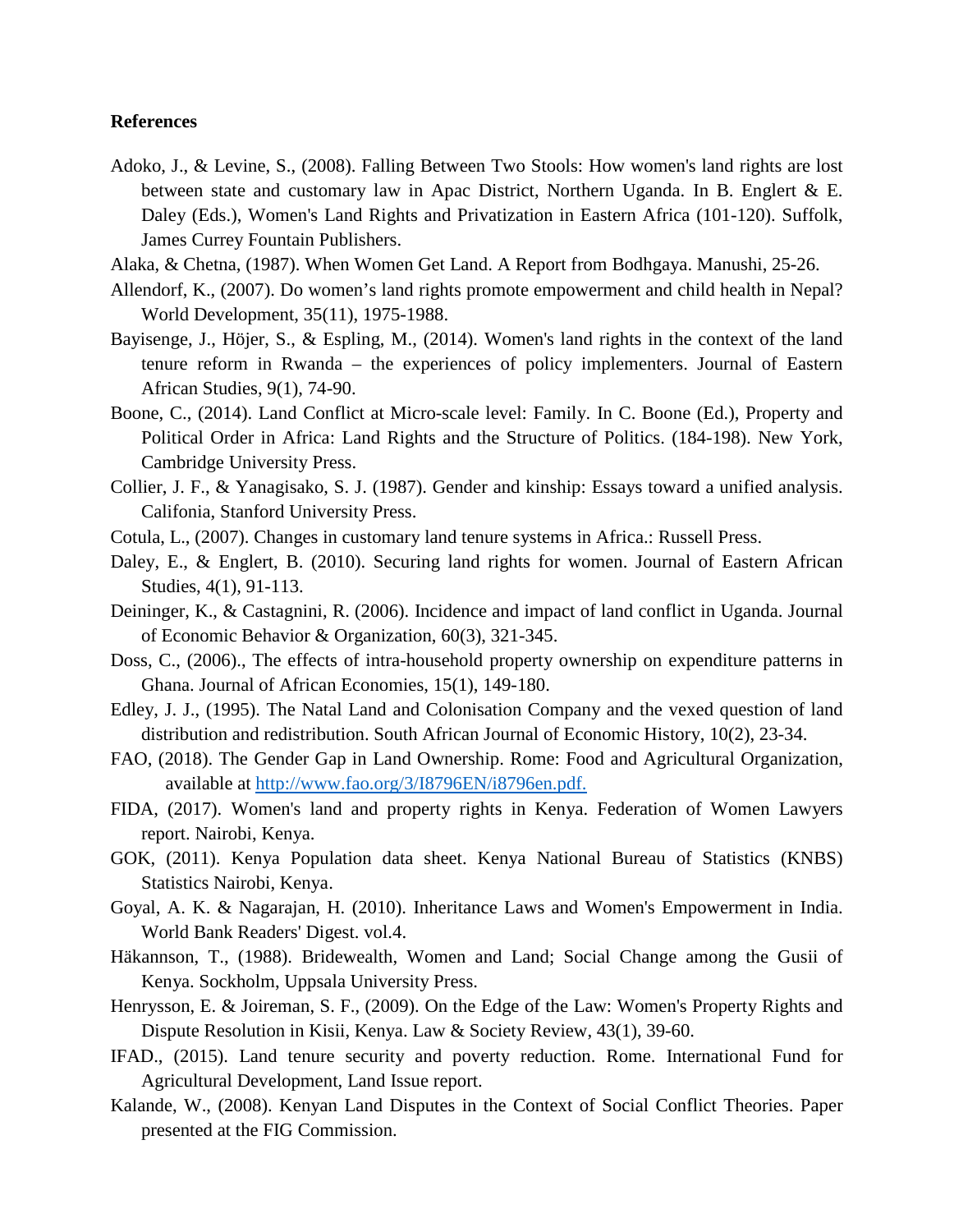- Kameri, M. P., (2005). The Land has its Owners! Gender issues in Land Tenure under Customary Law in Kenya. International Environmental Law Research Centre Working Paper, 9.
- Kameri, M. P., (2006). Women, Land Rights and the Environment: The Kenyan experience. Development, 49(3), 43-48.
- Kumar, S., (2013). A systems approach for providing legal aid for land. Paper presented at the Annual World Bank Conference on Land and Poverty, Washington DC.
- LeVine, R. A., & Lloyd, B. B., (1966). Nyansongo: A Gusii community in Kenya. New York: John Wiley.
- Mamo, H., (2006). Land, local custom and state policies: land tenure, land disputes and disputes settelement among the Arsii Ormo of southern Ethiopia. (29)125-135
- Masese, R. E., (2006). Traditional Land Tenure. In J.S. Akama, & R.M. Maxen (Eds.), Ethnography of the Gusii of Western Kenya (251-261). New York, Edwin Mellen Press.
- Musangi, P., (2017). Women land and property rights in Kenya. Paper presented at the Land and Poverty Worl bank Conference, Washington DC.
- National Council for Law, K., (2010). The constitution of Kenya. Kenya: National Council for Law Reporting with the Authority of the Attorney General.
- Ng'ang'a, T. K., (2010). Women in Kenya, A second class citizen. In S. Sarkar (Ed.), Gender Rights and Security (288-314). NewDelhi: Serials Publications.
- Nightingale, A., (2011). Bounding difference: intersectionality and the material production of gender, caste, class and environment in Nepal. Geoforum 42 (2), 153–162.
- Ntabo, M. M., (2006). The Socio-Economic, Philosophical and Spiritual Value attached to Land. In J. S. Akama & R. M. Maxon (Eds.), Ethnography of the Gusii of Western Kenya: A vanishing cultural heritage (243-250). New York, Edwin Mellen Press.
- Nyantakyi-Frimpong, H., (2017). Agricultural diversification and dietary diversity: A feminist political ecology of the everyday experiences of landless and smallholder households in northern Ghana. Geoforum, (86), 63-75.
- Omwoyo, S., (2008). Assesing the Impact of Coffee Production on Abagusii Women in Western Kenya: A Historical Analysis (1900-1963). In C. W. Kitetu (Ed.), Gender, Science and Technology: Perspectives from Africa (156-167). Senegal. African Books Collective
- Ossome, L., (2014). Can the Law Secure Women's Rights to Land in Africa? Revisiting Tensions Between Culture and Land Commercialization. Feminist Economics, 20(1), 155-177.
- Owoo, N. S., & Boakye-Yiadom, L., (2014). The gender dimension of the effects of land tenure security on agricultural productivity: some evidence from two districts in Kenya. Journal of International Development 27(7), 917-928.
- Peterman, A., (2011). Women's Property Rights and Gendered Policies: Implications for Women's Long-term Welfare in Rural Tanzania. The Journal of Development Studies, 47(1), 1-30.
- Rocheleau, D., Thomas-Slayter, B., & Wangari, E., (1996). Gender and Environment. In D. Rocheleau, et al. (Eds.), Feminist political ecology: Global issues and local experience (1- 23). London, Routledge.
- Sayer, G., (1998). Kenya Promised Land? London: Oxfam.